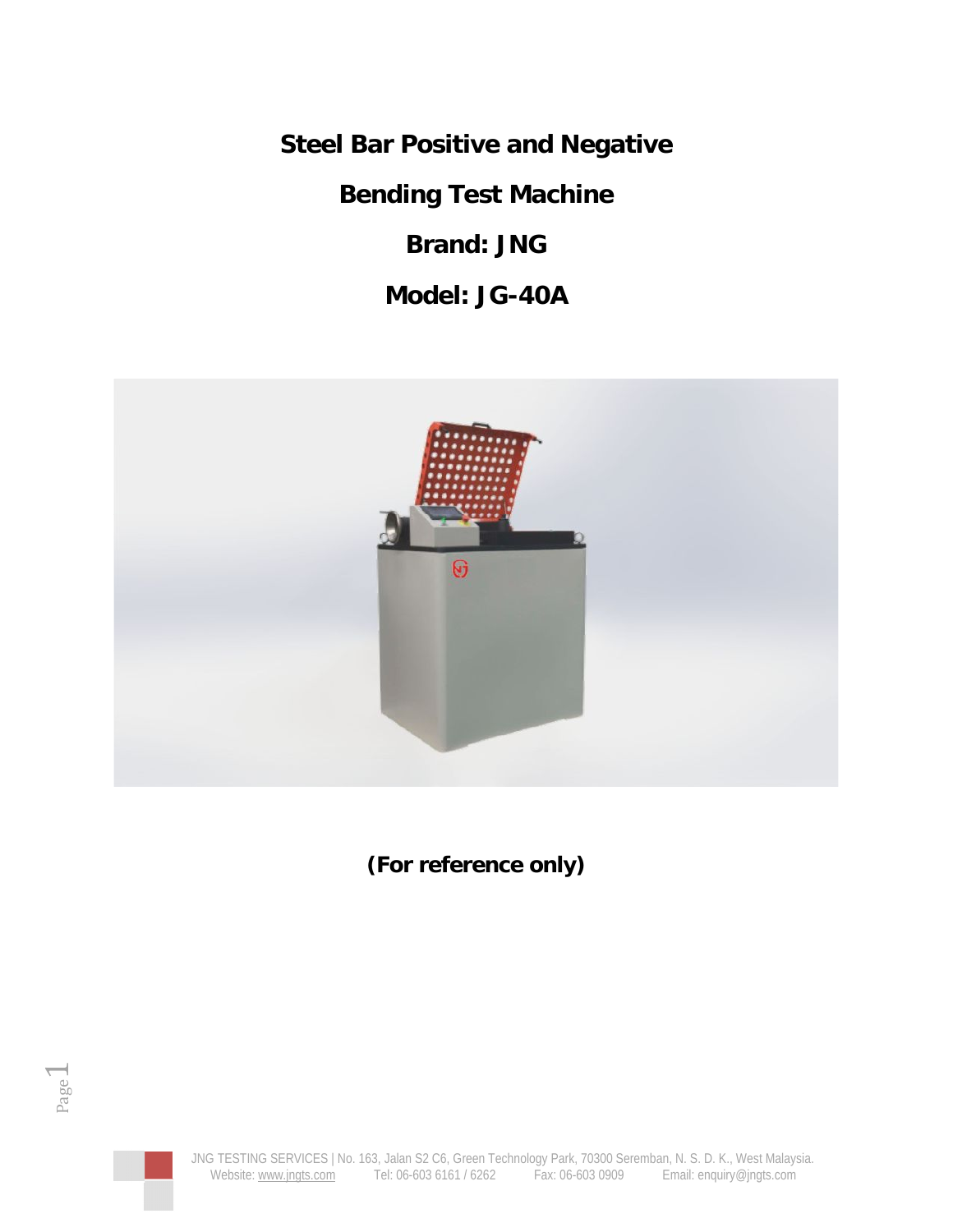#### **Overview**

- JG-40A The steel bar bending test machine is the steel bar for Panels Test equipment for reverse bending test, the device main technical parameter and indicators meet GB/T1499.2-2018 (instead of GB/T1499.2-2007) Steel for reinforced concrete-part 2<sup>nd</sup>: Hot-rolled ribbed steel bars", GB/T28900-2012" test method of steel reinforced concrete, YB/T5126-2003 "Test method for flexural and reverse bending of reinforced concrete steel bar" (instead of GB5029-85" test method for horizontal reverse bending of steel bars") Standard requirements, for steel mills and construction units to test the reverse bending performance of steel bar cannot be less test equipment, at the same time applicable to the construction industry site steel bending, to achieve the test and construction of a dual-machine.
- JG-40A Type is the original GW-40 Type of replacement products, by replacing different specifications of a machine can be replaced by two machines, for customers to save money. The equipment has a complete performance, good quality and compact structure, small size, simple and easy to grasp, bending angle digital display intuitive, smooth running noise low, the use of reliable life long, reasonable design maintenance easy lubrication and simple characteristics. The device's limit position change to mechanical limit switch, use more convenient and durable, the design of vulnerable parts is more reasonable and the edge of wearing parts is replaced. In addition, the equipment also increased the photoelectric switch abnormal controller alarm function, to avoid the due to the proximity of the switch acquisition signal problems system non-stop machine and cause equipment damage.
- Steel bending tester is special equipment for cold bending test and plane reverse bending test of steel bar. Its main technical parameters meet GB1499.2, YB/T5126 and ISO10065: 1900 The rules and requirements for cold bending test and plane reverse bending test are provided. This equipment is ideal test equipment for steel mills and construction units to test bending and bending properties of steel bars. The steel bending tester has the characteristics of compact structure, simple operation, intuitive bending angle, easy maintenance, stable running, safe and low noise.

## **Installation**

• Installed on a stable basis, the level of the error should not be greater than 0.5/1000; then Two-phase Three wire system, 50Hz, 220V Power.



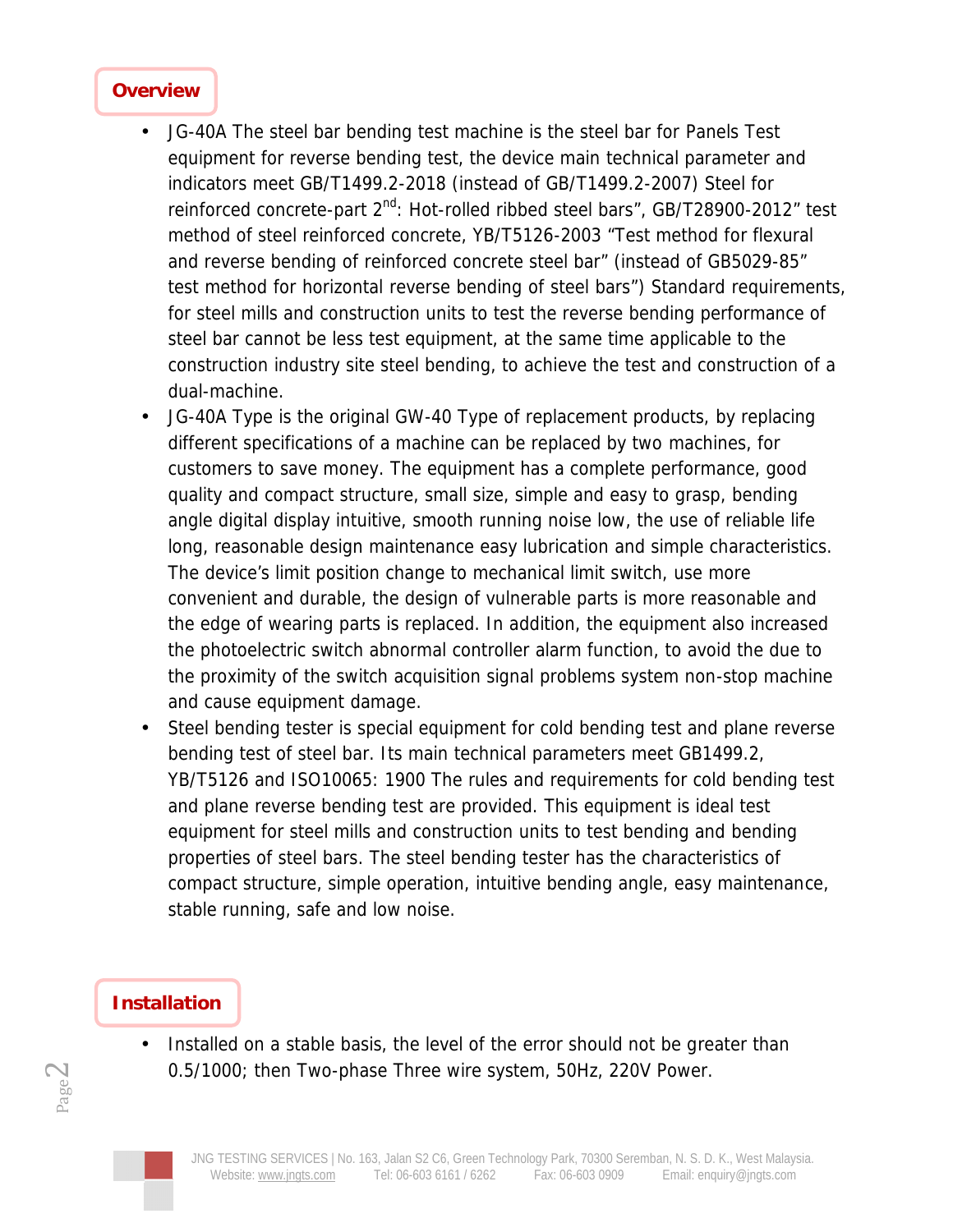#### **Technical Specifications**

| Model                          | $JG-40A$                                |
|--------------------------------|-----------------------------------------|
| Diameter range of curved rebar | $Ø6 - Ø40mm$                            |
| Forward bending angle          | $0-180^\circ$ Arbitrary settings within |
| Reverse bending angle          | 0-90° Arbitrary settings within         |
| Rotate speed of working disk   | 0-1.4r Arbitrary setting in/min         |
| Motor power                    | 1.5kw                                   |
| Machine profile                | 1000 x 750 x 1200mm                     |
| Machine weight                 | 1500kg                                  |

**Structure Introduction**



The main structure of the host is composed of the following parts:

- 1. Full digital servo motor
- 2. Cycloid reducer for needle wheel
- 3. Work disk
- 4. Compression device
- 5. Machine frame
- 6. Table
- 7. Work shaft and Bent Center Sleeve
- 8. Electrical part

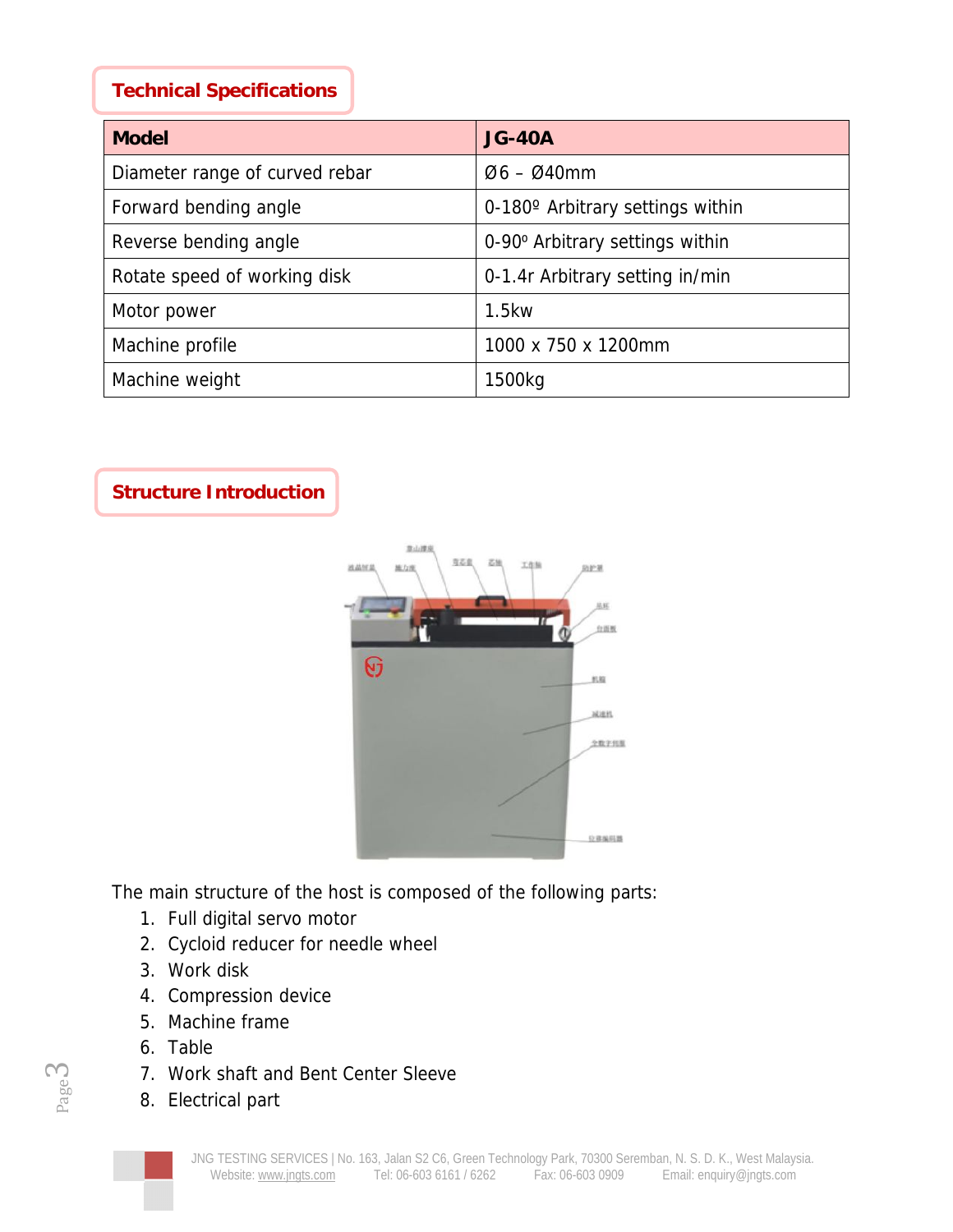## **Electrical Working Principle**

#### **Electrical Control Panel Settings:**

Touch screen hand control positive bend, hand control reverse bending, automatic forward bending, automatic bending button, angle clear 0 button; There are emergency stop buttons and led buttons on the panel.

The touch screen operation interface is shown in the following illustration

Click anywhere to enter the main operation screen, as shown in the following figure



Click "Parameter Settings" to enter the Setup interface



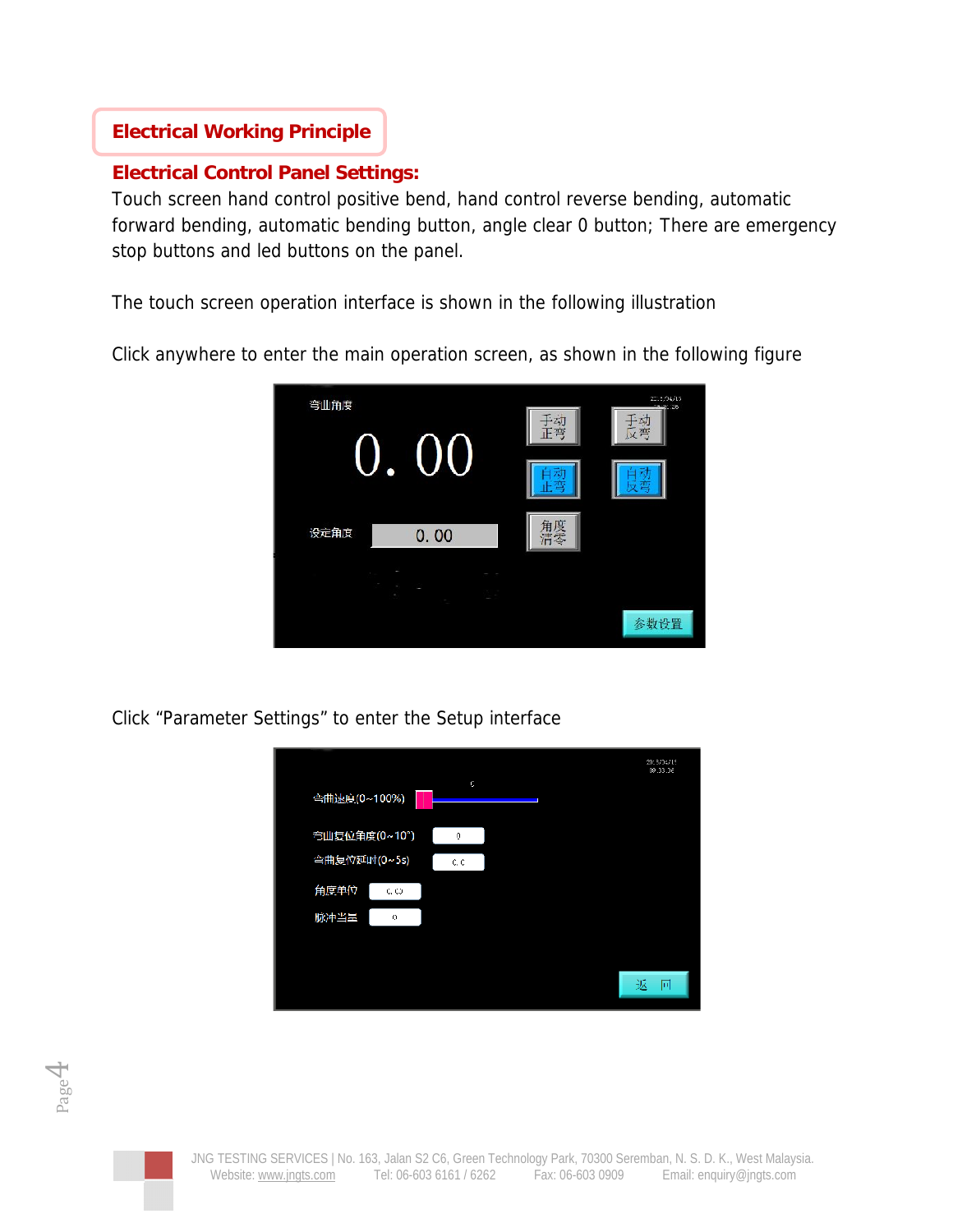# **Operation:**

**Main Operation Interface**



# **Parameter Settings Interface**



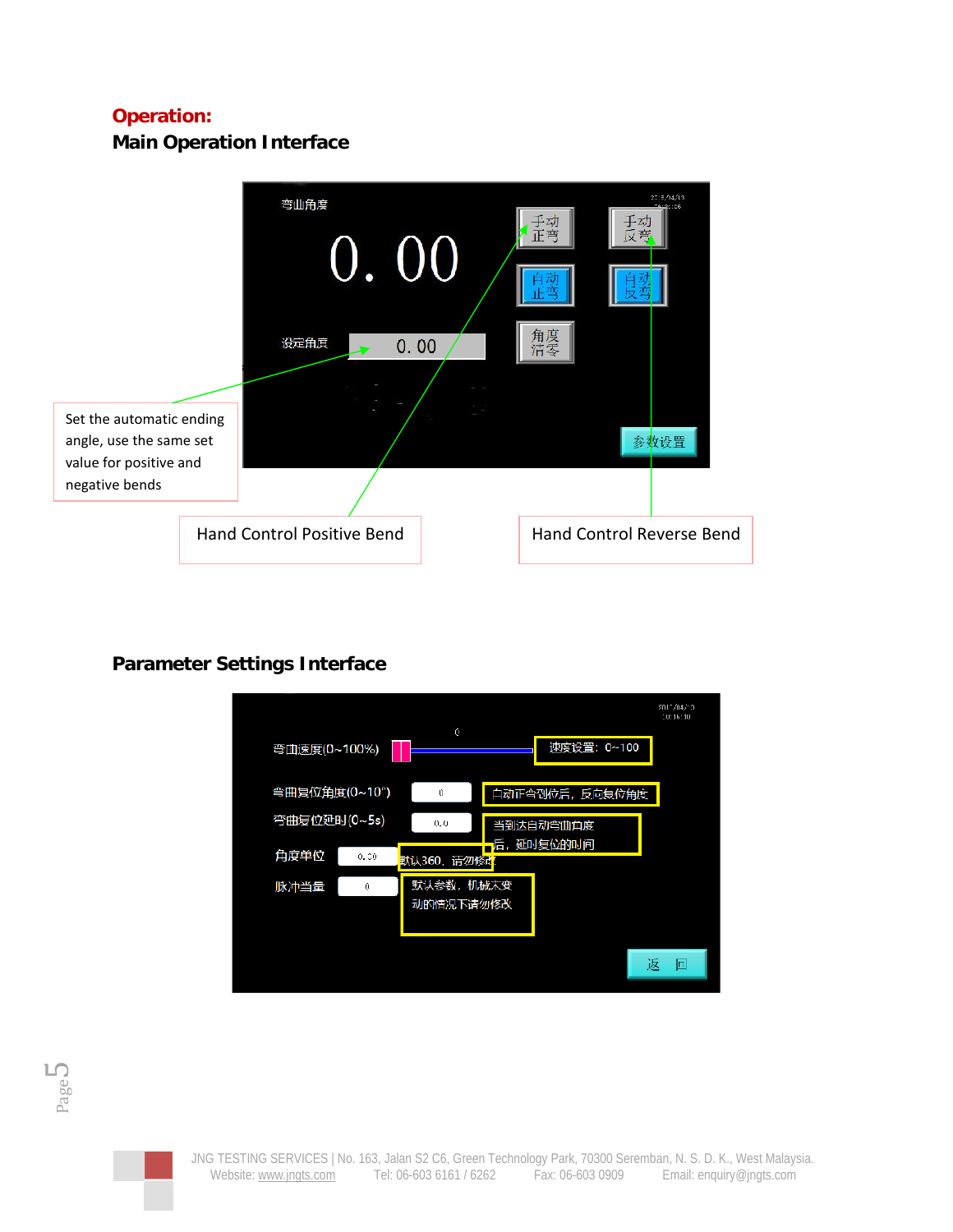**Auto Bend**





Hand Control Reverse Bend" key can be Bending Test of Steel bar;

- 1. Automatic positive bending test: according to the drawings 3 the work shaft and the bend center are shown on the work disk, as "Hand Control Reverse Bend" button transfer the working disk to the starting position, put the steel bar test, press the specimen tightly by the pressing device, then press " Hand Control Positive Bend" push button close the working axis of the positive bend and contact the specimen, press "Clear Zero" push button by "Automatic Positive Bend" button, the tester will automatically do forward clockwise) bending, and constantly show the current bending angle, when bending to the set angle, the tester will automatically stop, test complete.
- 2. Automatic reverse bending test: The normal bending of the specimen and the reverse bending work shaft according to the drawings. The sample is placed and pressed by a pressing device and pressed "Hand Control Reverse Bend" push button, so that the back-bending work shaft is close to the specimen, and the other end of the specimen is close to the back-bending shaft, press "Clear Zero" push button, and then press move "Automatic back Bending" push button, then the tester can automatically do reverse (counterclockwise) bending, and constantly show the current reverse bending angle, when the switch to set the angle of the reverse, the test machine will automatically stop to prepare for the next test.
- 3. Machine front finite position switch, after triggering motor will stop running.

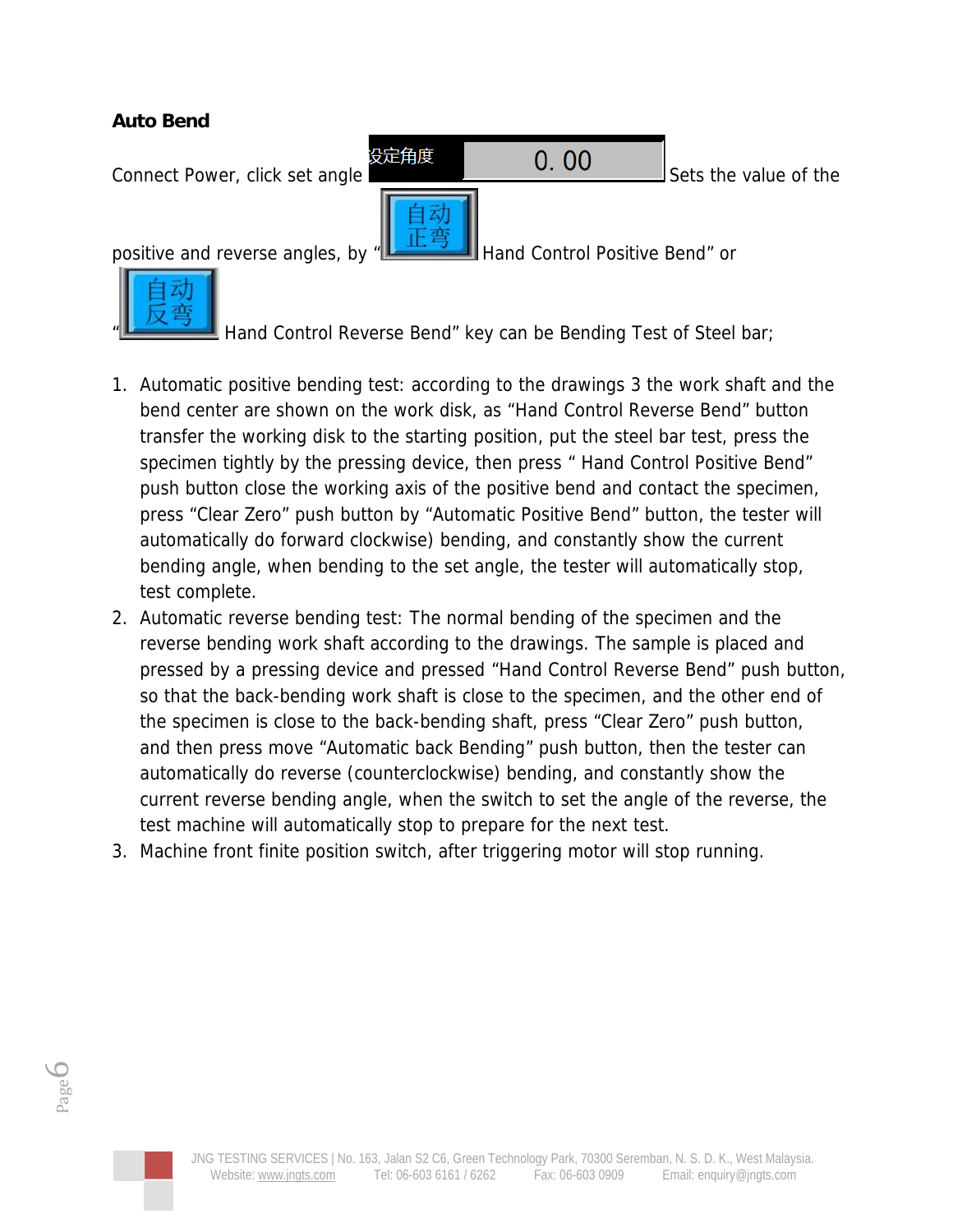

**(Picture 3) Working principle diagram of forward bending**